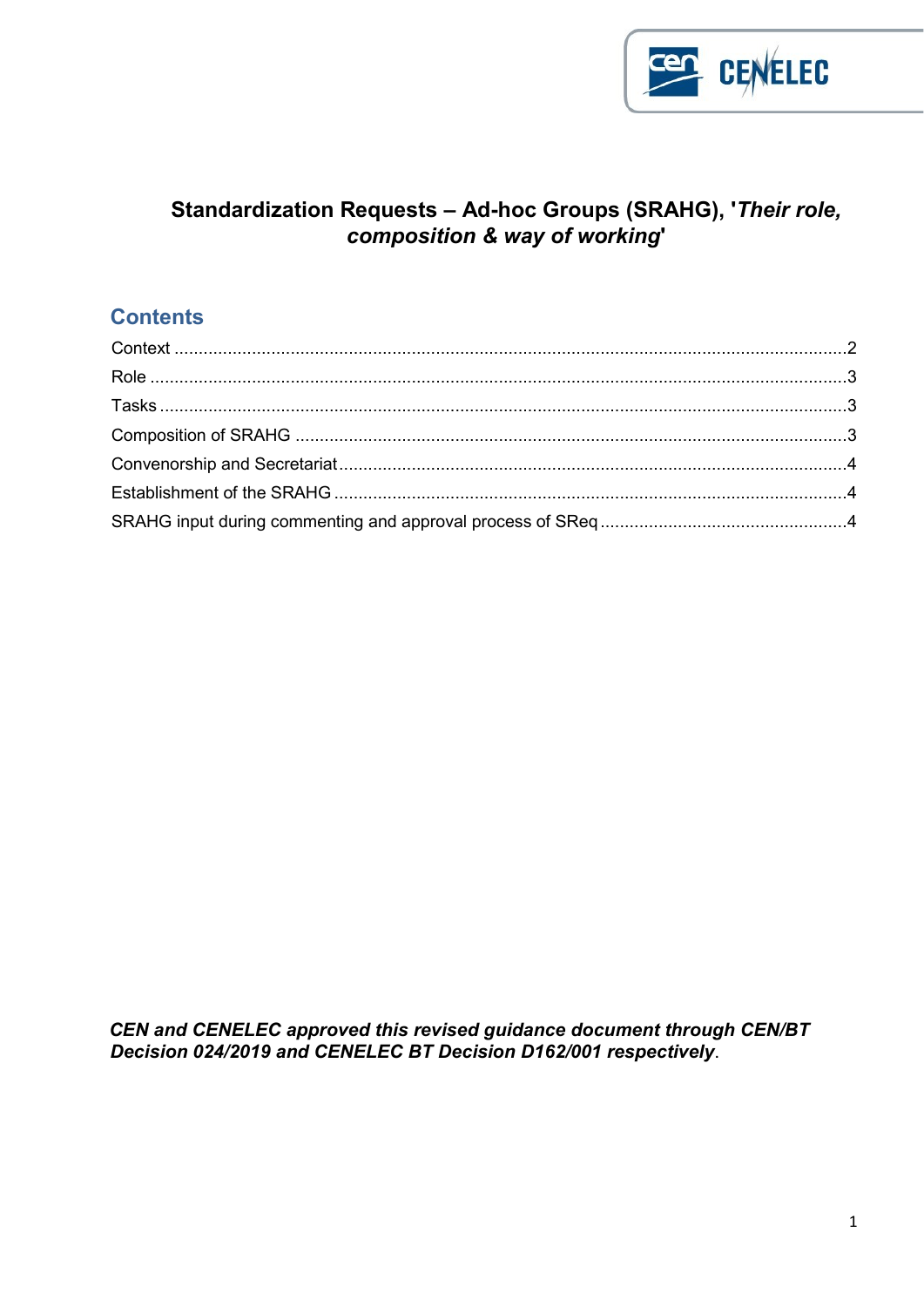

# <span id="page-1-0"></span>**Context**

With the entry into force of Regulation 1025/2012 and the requirements set on the European Standards Organisations thereof, CEN and CENELEC are requested – more than before -- to organize themselves to be able to timely and effectively contribute to the drafting of the Standardization Requests (SReq) issued by the EC.

Furthermore, in the EC Vademecum on 'European Standardisation' – Part II 'Preparation and adoption of the Commission's standardisation requests to the European standardisation organisations' it is clearly indicated that:

"*The sectoral departments should endeavour to prepare requests that the ESOs will find acceptable. The technical content of drafts submitted for ISC and the deadlines in them should therefore have already been agreed with the ESOs*" [Section 2.5.2] and *"The Commission should submit a request to draft European standards and European standardisation deliverables for formal adoption only when it is confident that it will be acceptable to the ESOs." [Section 5.1].* 

Hence the need for CEN and CENELEC to coordinate the related activities and to ensure that their view is properly taken into consideration in the final Standardization Request. Given the above, and following the recommendation from CEN-CENELEC/BTWG 7 'Reduction of the development time', at the 52<sup>nd</sup> CEN/BT TCMG meeting, CEN BT adopted the following decision: *Subject: AHG to prepare Standardization Requests* 

*BT/TCMG, on behalf of BT,* 

- *considering the recommendation of the CEN-CENELEC/BTWG 7 'Reduction of the development time' (Annex 1 to BT N 9854),*
- *supports the proposal to conduct a pilot AHG for the Urban ITS standardization request;*
- *encourages BTWG 7 to review the outcome of the pilot and this with the aim of agreeing on a formal recommendation to BT on the purpose and functioning of such AHG s and the conditions to set them up.*

*This decision is applicable as from 2015-03-04* 

CENELEC/BT adopted similar decisions at the  $150<sup>th</sup>$  and  $151<sup>st</sup>$  CENELEC/BT meetings:

*D150/085 - BT decided to support the proposal to conduct a pilot AHG for the Urban ITS standardization request.* 

*D150/086 - BT encouraged BTWG 7 to review the outcome of the pilot and this with the aim of agreeing on a formal recommendation to BT on the purpose and*  functioning of such AHG s and the conditions to set them up. Such AHG s would *include interested members, the involved Technical bodies and interested Partner organizations.* 

*D151/012 - BT invited CCMC to editorially revise the document 'Standardization Requests –The role, composition & way of working of Ad-hoc Groups' as presented in Annex 2 of BT151/DG9943/REP and BT N 10122 for subsequent acceptance by correspondence.*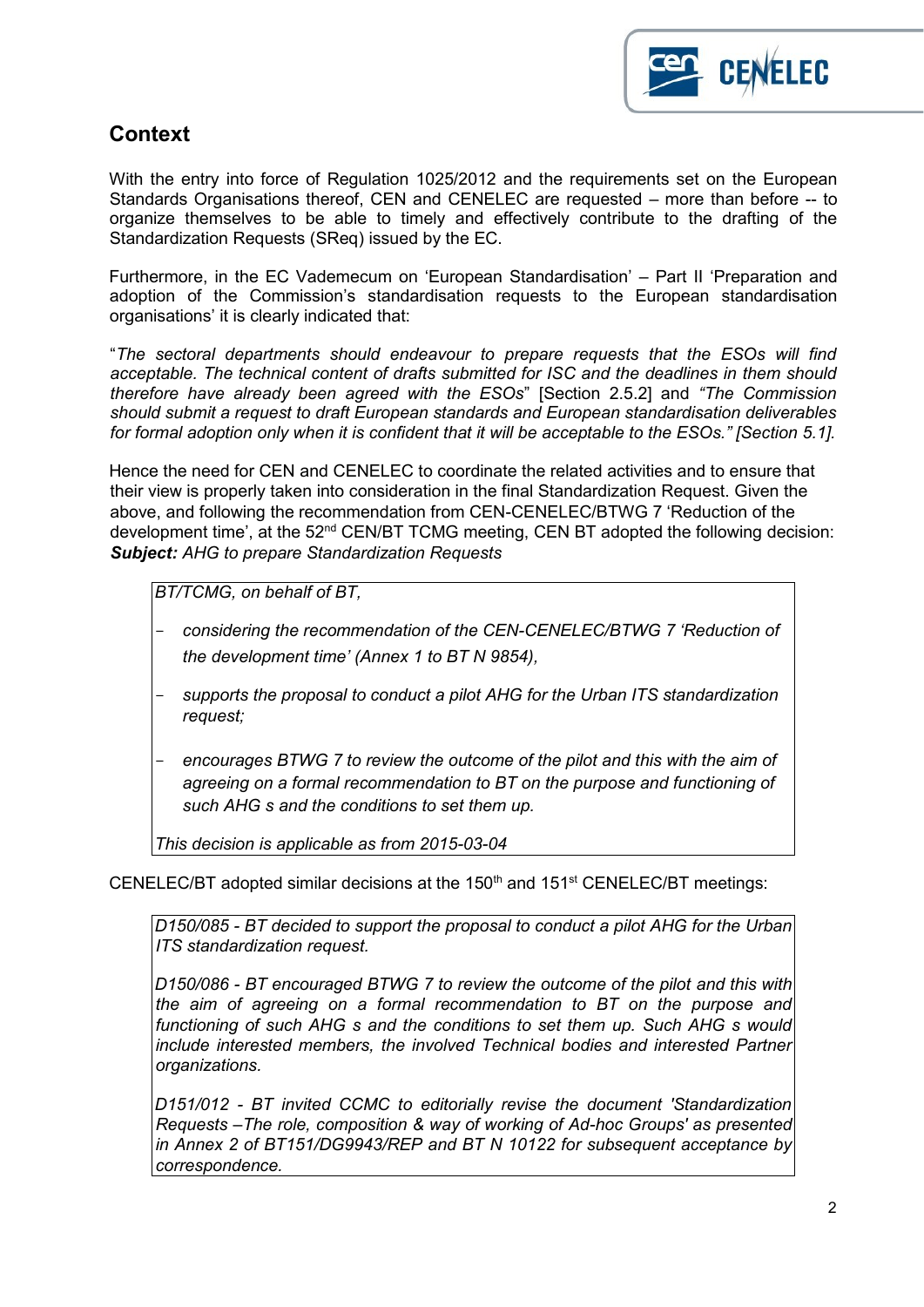

# <span id="page-2-0"></span>**Role**

The Standardization Request Ad-hoc group (SRAHG) ensures prompt coordination between and input from all relevant stakeholders including CEN Technical Board Members and CENELEC Permanent Delegates, Partner Organizations as well as other relevant parties, during the drafting and approval of Standardization Requests. It advises in case problematic issues associated with the Standardization Request arise such as content, deadlines, missing resources, etc. to allow the timely submission of CEN-CENELEC contribution to the European Commission and of relevant documents to the Technical Boards and to develop a consensus view about acceptance/refusal of a standardization request for submission to the Technical Boards.

# <span id="page-2-1"></span>**Tasks**

The SRAHG will:

- Steer the preparatory work associated with the Standardization Requests and in particular in relation to issues relating to:
	- Content;
	- Timeframe (considering the possible need for financial support);
	- Resources (Technical Bodies having to carry out the work);
	- Need for financial support;
	- Dependency and collaboration between the  $ESOs<sup>1</sup>$ , ISO and IEC and their involved Technical Bodies.
- Consider comments received during the Technical Boards consultations and consolidate the CEN and CENELEC inputs to the EC during the various stages of the drafting of Standardization Requests;
- Agree on the proposal for acceptance or rejection of Standardization Requests to the Technical Boards;

The SRAHG will neither undertake any standardization work nor stand for the activities that are associated with CCMC.

# <span id="page-2-2"></span>**Composition of SRAHG**

 $\overline{\phantom{a}}$ 

Depending on the complexity of the topic:

- Interested CEN/BT Members and CENELEC Permanent Delegates (or their alternates)
- Experts nominated by CEN/BT Members and CENELEC Permanent Delegates);
- Partner Organizations represented in the Technical Body(ies) including Annex III Organizations (if applicable);
- Representatives of the concerned Technical Body(ies) (if applicable);

<sup>1</sup> Particular attention will be paid to the need for coordination between CEN-CENELEC and ETSI.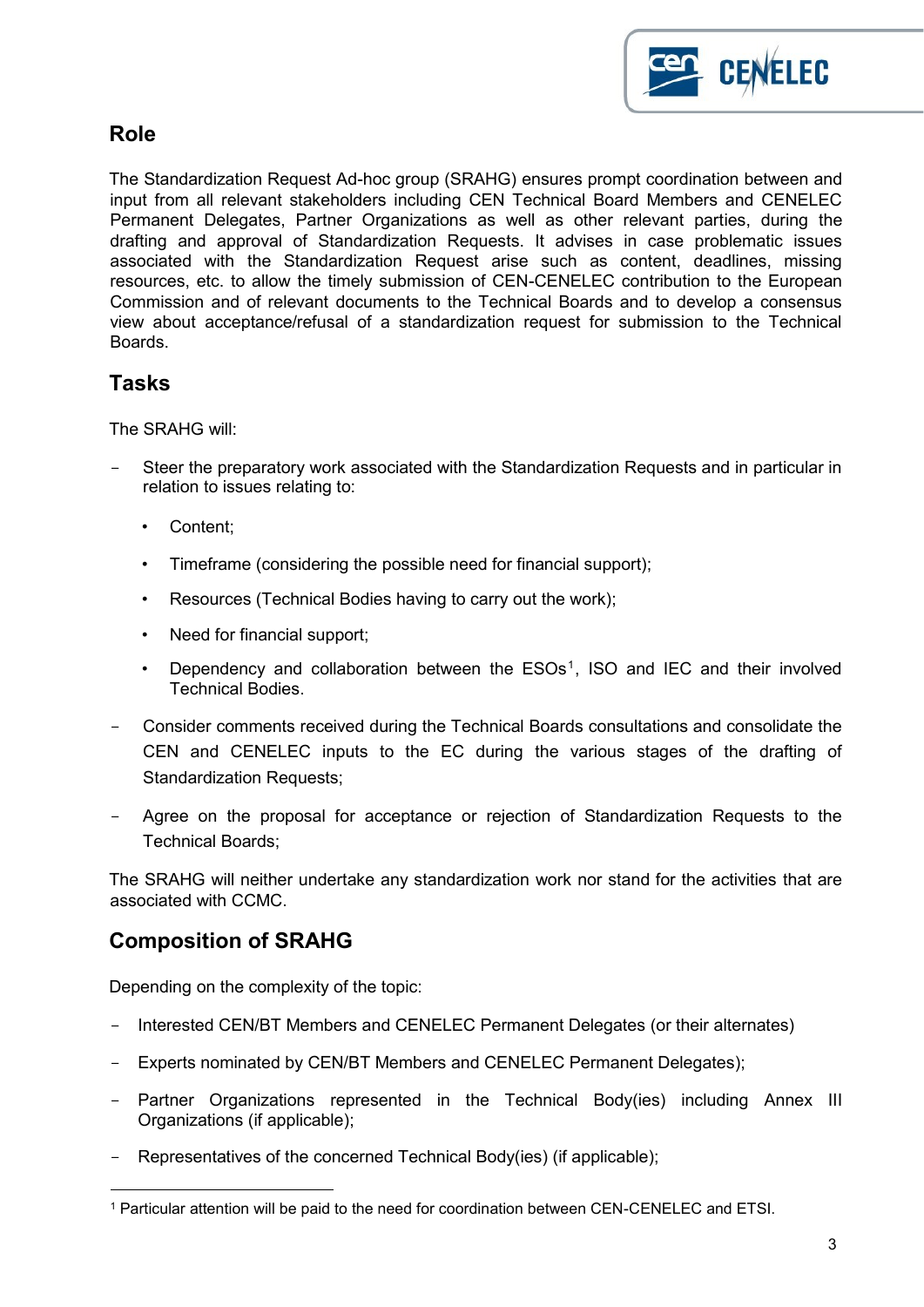

- one representative of the relevant Sector Forum and/or Coordination Group (if applicable);
- ISO/IEC representative(s) when relevant technical work is ongoing at international level (Decisions CEN BT 29/2015 and CENELEC BT D151/061);
- EC representative(s) when considered necessary to clarify the content/scope of the draft Standardization Request;
- CCMC (including PM assisting for financial support, when relevant).

At any time during the life cycle of the SRAHG, CEN/BT Members and CENELEC Permanent Delegates can join the group and/or nominate experts.

# <span id="page-3-0"></span>**Convenorship and Secretariat**

The convenor will be nominated amongst the group participants, preferably the concerned Technical Body Leadership.

The Secretariat will be provided by CCMC, i.e. the sectoral Project Manager (PM).

## **Reporting line**

The SRAHG reports to the CEN and/or CENELEC Technical Board(s).

## <span id="page-3-1"></span>**Establishment of the SRAHG**

Upon reception of the working draft Standardization Request or in case the EC has expressed the intention to follow up a topic indicated in the Annual Union Work Programme (AUWP), the Sectoral PM announces to BT, the relevant Technical Body(ies) and the relevant Sector Forum and/or Coordination Group the establishment of the SRAHG together with the announcement of the first web-conference and a 'call' for nomination of participants to the SRAHG.

## <span id="page-3-2"></span>**SRAHG input during commenting and approval process of SReq**

- 1. When establishing the SRAHG, the sectoral PM circulates also the working draft Standardization Request for comments to CEN BT Members and CENELEC Permanent Delegates. For this purpose, the sectoral PM prepares a BT document, which should include also:
	- a. the subject indicating that a "working draft standardization request" is presented for comments;
	- b. the Technical Body(ies) concerned by the standardization request (if any);
	- c. the version of the document (or at least the date of reception by CCMC) and for subsequent versions -- the changes compared to the previous one;
	- d. the deadline for comments;
	- e. the meeting date for a "comments consolidation" with those having expressed an interest.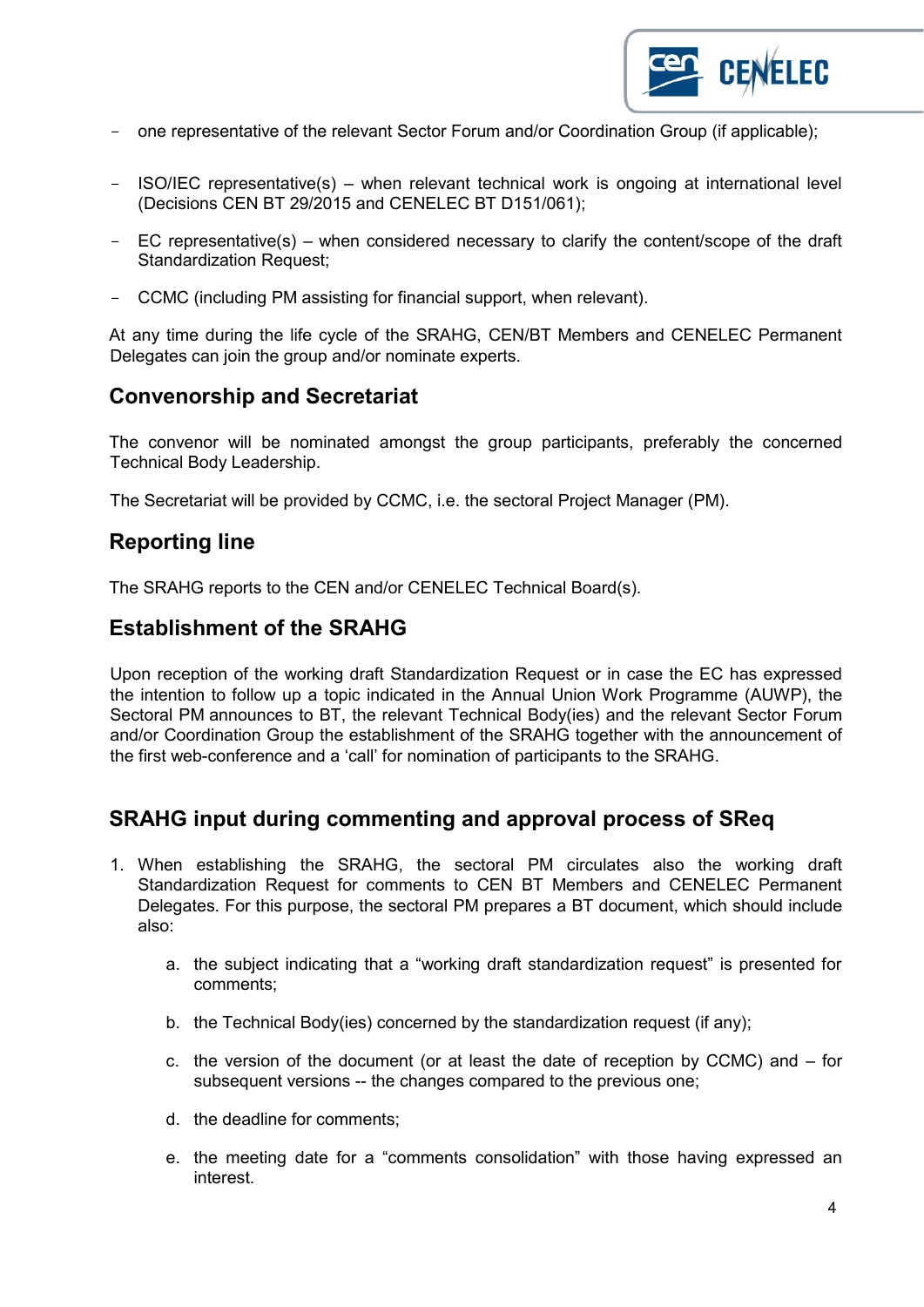

Comments shall be submitted using the template in Annex 1.

Any additional document that will be made available by the EC will be distributed as soon as possible.

2. At the same time, the Sectoral PM sends an email to the other possible participants defined in the paragraph Composition (e.g. representatives of the relevant Technical Body(ies), ISO CS/IEC CO) informing them about the web-conference and providing them with the working draft SReq (and any other documents made available by the EC) and the template for comments.

All SRAHG participants will be requested to provide their comments ahead of the meeting in order to allow concrete discussions.

- 3. CCMC circulates a compilation of comments to all participants prior to the web-conference so that an agreement on the consolidated views to be provided to the European Commission can be reached.
- 4. If applicable and whenever possible, the concerned Technical Body(ies) Leadership will prepare for the meeting a first draft work programme in order to understand the feasibility and progress on technical work in response to the SReq.
- 5. CCMC organizes the web-conference as 'comments resolution meeting' and makes its outcomes available in the dedicated Livelink folder.
- 6. CCMC sends to the EC the comments agreed at the SRAHG web-conference and inform BT accordingly.

In its comments to the EC, the Group should carefully cover and assess the following points:

- a. Reasonable deadlines in the SReq,
- b. Key aspects that may affect the technical work to be clearly highlighted,

c. Ensure that modifications are in track changes between successive versions of the draft Standardization Request (if not already done by the EC).

- 7. If the SRAHG identifies the need for funding, the template in Annex 2 should be filled out within the shortest delay by the NSBs/NCs (holding the Technical body secretariat(s), if any) requesting funding in order for it to be submitted to the BTWG 217 'Prioritization' for evaluation. This evaluation will be taken for consideration by the SRAHG when submitting their advice on acceptance to the BTs.
- 8. Once the (final) draft SReq, as submitted by the EC to the Committee on Standards (CoS), is available, BT takes a decision taking into account the SRAHG position.

## **Working methods**

To allow easy reference, each SRAHG will have a proper acronym, i.e. SRAHG\_XXXXXX (e.g. SRAHG\_DRONES)

The SRAHG will work via short web-conference(s), except if important issues are identified and a meeting is considered necessary.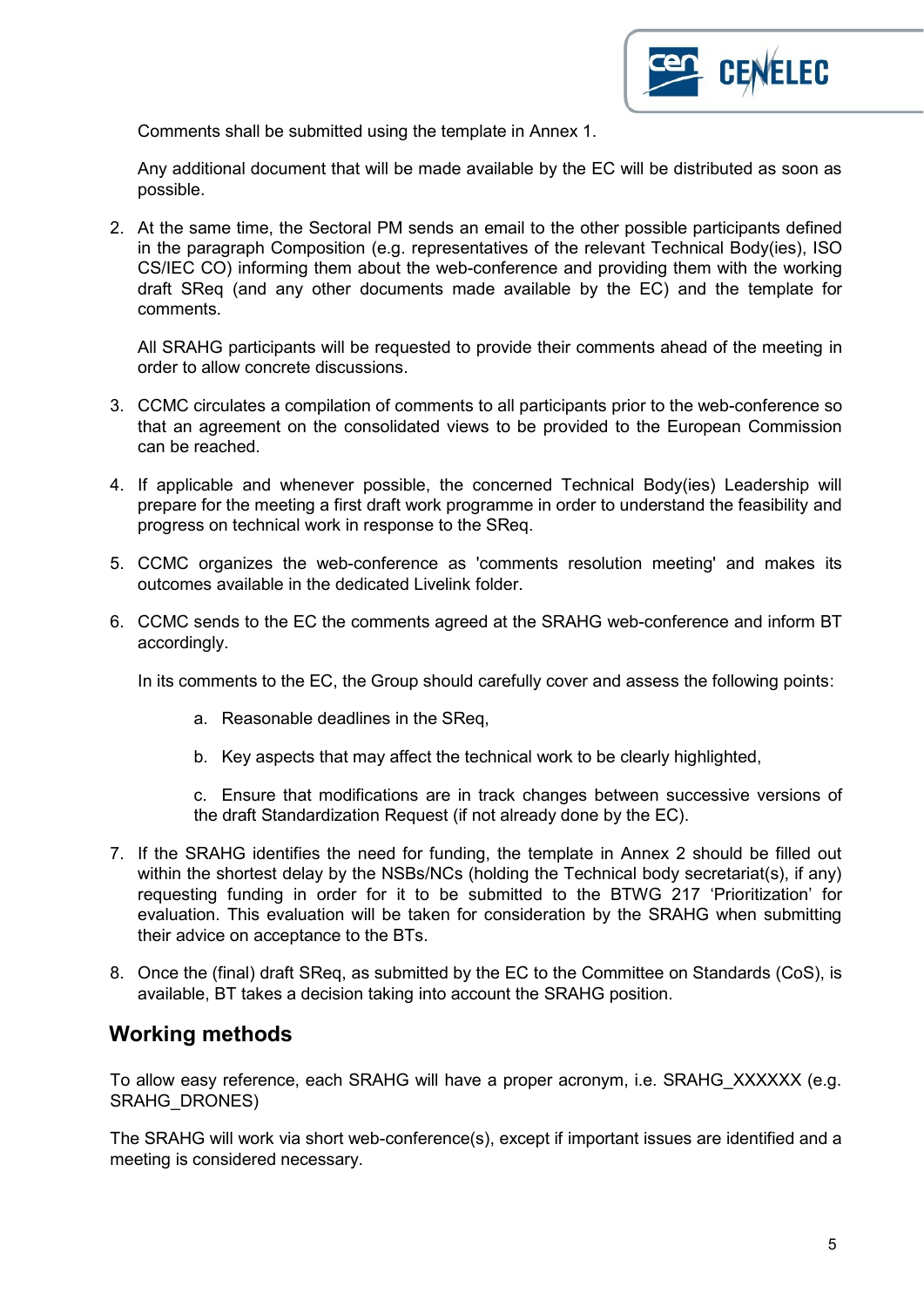

In order to ensure transparency, upon reception of the working draft Standardization Request an ad-hoc SReq folder will be created in Livelink (link from Collaboration Platform) in the section 'Standardization Requests/Draft SReq' with the acronym M/xxx\_TOPIC or M/123 REV\_TOPIC (where 123 is the number of the existing SReq to be revised):

<https://cen.iso.org/livelink/livelink?func=ll&objId=8579509&objAction=browse&viewType=1>

The folder will have to contain the versions of the draft Standardization Requests as well as all SRAHG meeting agendas, meeting notes, comments and any other contributions.

If possible, considering the tight timeframe, a consolidated revised draft SReq taking into account all comments should be prepared by the SRAHG secretary and made available prior to webconference.

To facilitate traceability of the documents, the title of the subsequent (revised and commented) versions of the draft SReq must be dated and numbered.

All above docs will be circulated by CCMC via Livelink only.

Access to the SReq folder will be granted to all CEN BT Members and CENELEC Permanent Delegates and the SHRAG participants.

#### **Duration**

The SRAHG will be disbanded upon acceptance of the standardization request.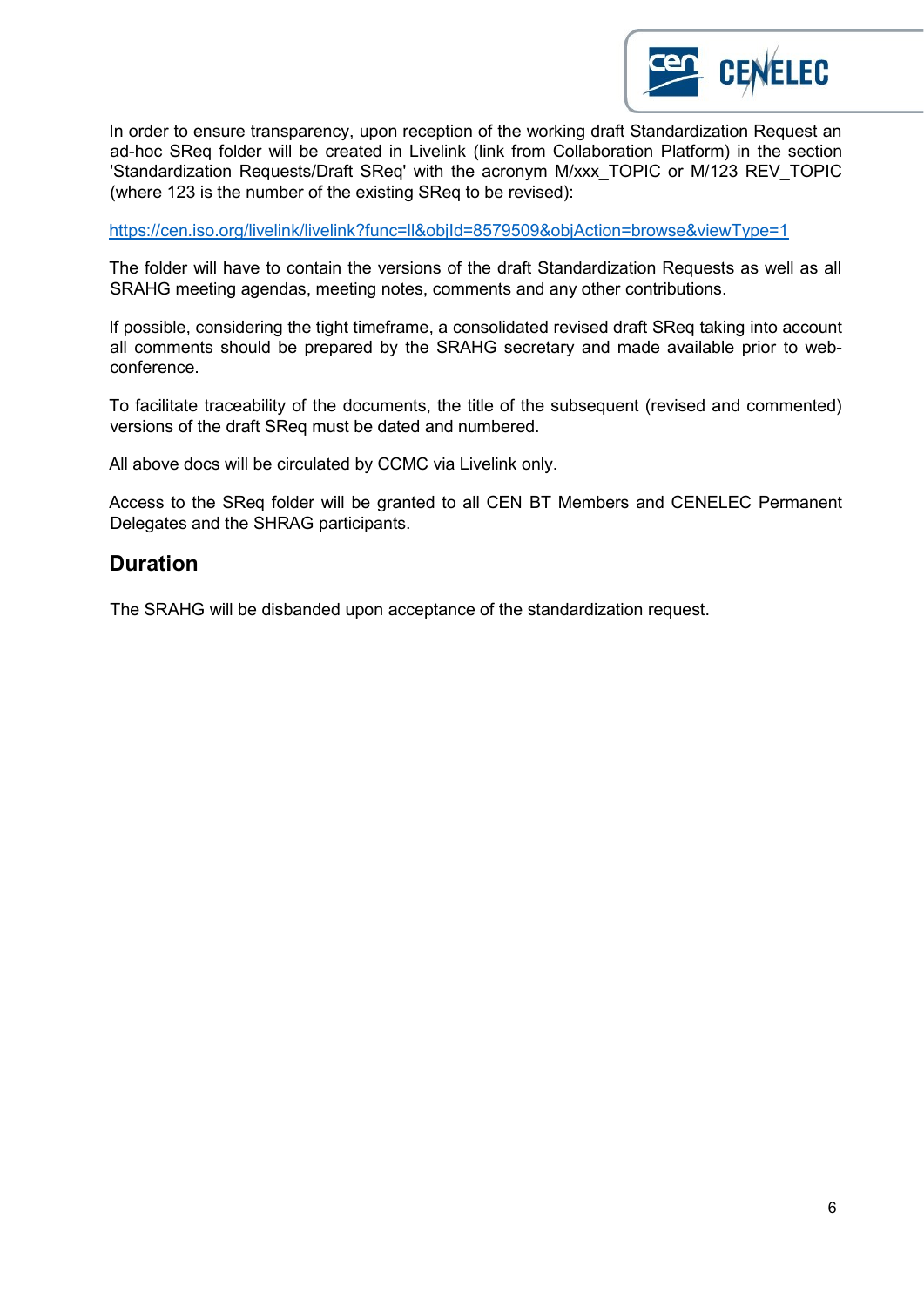

## **Annex 1**

| <b>Comments - Draft Standardization Request</b>                                                                                                 |                                                                                                                                                                                  |                                       |                                           |  |                                                                           |                    |                                                                               |  |  |
|-------------------------------------------------------------------------------------------------------------------------------------------------|----------------------------------------------------------------------------------------------------------------------------------------------------------------------------------|---------------------------------------|-------------------------------------------|--|---------------------------------------------------------------------------|--------------------|-------------------------------------------------------------------------------|--|--|
| Date:                                                                                                                                           |                                                                                                                                                                                  |                                       |                                           |  | <b>Draft Standardization Request:</b>                                     | <b>Respondent:</b> |                                                                               |  |  |
|                                                                                                                                                 | 201X-XX-XX                                                                                                                                                                       |                                       |                                           |  | [insert BT document reference]                                            |                    | [add NSB/NC]                                                                  |  |  |
| Participation to the Ad-hoc Group                                                                                                               |                                                                                                                                                                                  |                                       |                                           |  |                                                                           |                    |                                                                               |  |  |
| Yes                                                                                                                                             |                                                                                                                                                                                  | No                                    |                                           |  | Name of the representative (+ e-mail):                                    |                    |                                                                               |  |  |
| Possible acceptance                                                                                                                             |                                                                                                                                                                                  |                                       |                                           |  |                                                                           |                    |                                                                               |  |  |
|                                                                                                                                                 |                                                                                                                                                                                  |                                       |                                           |  | 1. Would you in principle be able to accept this standardization request? |                    |                                                                               |  |  |
|                                                                                                                                                 | Yes                                                                                                                                                                              |                                       | No                                        |  | Abstention                                                                |                    |                                                                               |  |  |
| Participation and allocation of the work                                                                                                        |                                                                                                                                                                                  |                                       |                                           |  |                                                                           |                    |                                                                               |  |  |
| Do you agree to the allocation of the work to the Technical Bodies (existing or to be created) as<br>2.<br>proposed in the background document. |                                                                                                                                                                                  |                                       |                                           |  |                                                                           |                    |                                                                               |  |  |
|                                                                                                                                                 | Yes                                                                                                                                                                              |                                       | <b>No</b>                                 |  | Abstention                                                                |                    |                                                                               |  |  |
| Comments:                                                                                                                                       |                                                                                                                                                                                  |                                       |                                           |  |                                                                           |                    |                                                                               |  |  |
| If a new Technical Body is proposed, indicate here if you would be interested in providing the<br>3.<br>secretariat:                            |                                                                                                                                                                                  |                                       |                                           |  |                                                                           |                    |                                                                               |  |  |
|                                                                                                                                                 | Yes                                                                                                                                                                              |                                       | <b>No</b>                                 |  |                                                                           |                    |                                                                               |  |  |
| Would you nominate experts to participate in a newly created technical body as suggested in the<br>4.<br>background document (if applicable)    |                                                                                                                                                                                  |                                       |                                           |  |                                                                           |                    |                                                                               |  |  |
|                                                                                                                                                 | Yes                                                                                                                                                                              |                                       | $\Box$ No                                 |  | $\Box$ Abstention                                                         |                    |                                                                               |  |  |
|                                                                                                                                                 |                                                                                                                                                                                  |                                       | Comments on draft standardization request |  |                                                                           |                    |                                                                               |  |  |
| 5.                                                                                                                                              |                                                                                                                                                                                  |                                       |                                           |  |                                                                           |                    | Do you have any comments on the content of the draft standardization request? |  |  |
|                                                                                                                                                 | Yes                                                                                                                                                                              | please use the commenting table below |                                           |  |                                                                           |                    |                                                                               |  |  |
|                                                                                                                                                 | No                                                                                                                                                                               |                                       |                                           |  |                                                                           |                    |                                                                               |  |  |
| 6.                                                                                                                                              | Accepting the mandate implies the obligation to fulfil it regardless whether EC funding is<br>available or not. Would you be committed to carry out the work without EC funding? |                                       |                                           |  |                                                                           |                    |                                                                               |  |  |
|                                                                                                                                                 | Yes                                                                                                                                                                              |                                       | No                                        |  | Abstention                                                                |                    |                                                                               |  |  |
|                                                                                                                                                 | If No, comment please:                                                                                                                                                           |                                       |                                           |  |                                                                           |                    |                                                                               |  |  |